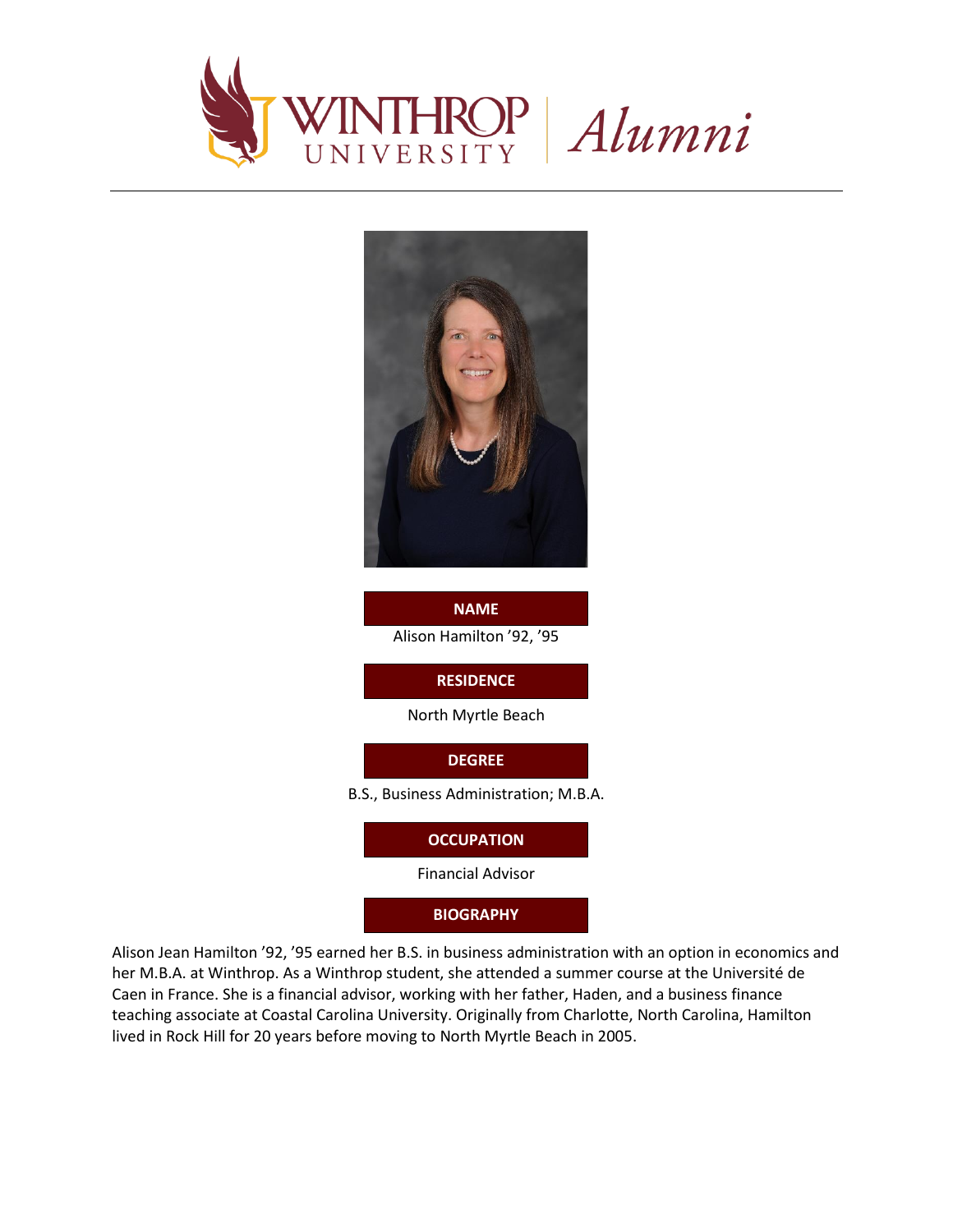

Alumni

Active in her community, Hamilton serves as the president of the Rotary Club of Myrtle Beach. She was named Rotarian of the Year 2018-19 for the Rotary Club of Myrtle Beach and District 7770 Membership Rotarian of the Year 2018-19 for excelling in her role as Membership Chair. She is a graduate of Leadership Grand Strand Class XXXVI. She is also a member of the Myrtle Beach Area Chamber of Commerce and the Grand Strand Running Club. She has been involved in North Strand Helping Hand, Carolina Improv Company, the Grand Strand Masters swim team and has served on the board of Freedom Readers. Hamilton currently serves on the Membership Committee for the Dunes Golf and Beach Club, the Coastal Carolina University Finance and Economics Advisory Board and the Coastal Educational Foundation's Coastal Planned Giving Advisory Council, which supports Coastal Carolina University.

In 2019, Hamilton became an Alumni Chapter Leader for the Winthrop Alumni Association Myrtle Beach Chapter. Fellow alumnae Amber Shubrick '10, '12 and Ashlea Sovetts '13 serve as Chapter Leaders with her. The Myrtle Beach Alumni Chapter is a growing source of camaraderie and support for Winthrop alumni. Hamilton is a member of the Winthrop Women's Coalition and the D.B. Johnson Society. She often travels to Winthrop for Homecoming, reunions, sporting events, etc. She proudly wears her garnet and gold on Fridays in support of Winthrop.

Hamilton is blessed to have both her parents still alive, healthy, married to each other and living close by in North Myrtle Beach. Her mother, Brenda Hewitt Hamilton, is a proud Winthrop Eagle as well, Class of 1977.

In her spare time, Hamilton enjoys running, hiking, camping, gardening, canning and freezing, and acting.

## **CANDIDATE STATEMENT**

On November 14, 1964 two young Rock Hill High School sweethearts eloped. They had no idea what they were getting into. Haden Hamilton was a recent graduate of Wake Forest. Brenda Hewitt Hamilton had completed two years at Winthrop. They moved to Charlotte to begin their life together. Brenda's doctor told her that if they wanted to start a family they needed to do so sooner not later. They decided to postpone any further education in favor of having a family. My parents had two children, me and my younger sister Stephanie.

My sister and I were very familiar with Rock Hill and Winthrop. Both sets of our grandparents lived in Rock Hill. We were driven past Winthrop when we travelled from one grandparent's house to the other. In fact, one set of my grandparents lived on Winthrop Drive.

In 1976 my parents were in a position to have my mother return to college. My mother, my sister and I went to live with my grandparents for two summers while our mother completed her degree. I remember my mother taking me to Ida Jane Dacus library. I was mesmerized. I told my mother then that I was going to attend Winthrop.